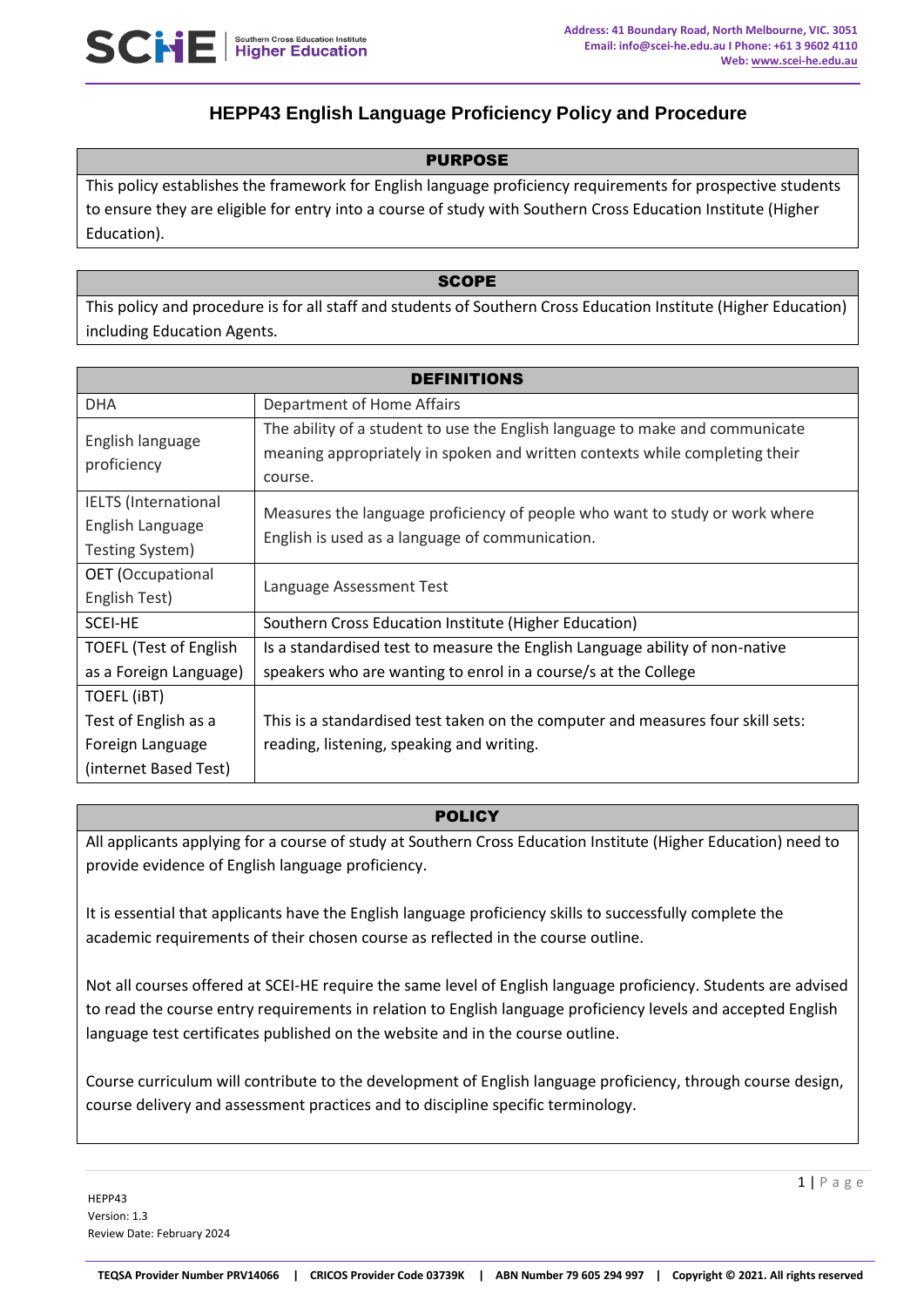SCEI-HE acknowledges the Department of Home Affairs (DHA) minimum English language proficiency standards for international applicants and, in addition, requires that a minimum score must be achieved in all parts of the test.

Applicants who do not have adequate English language proficiency for admission to a SCEI-HE course may be admitted to an ELICOS course through SCEI (VET provider). Upon completion of the ELICOS course, students' English proficiency will be evaluated to determine whether additional ELICOS coursework is necessary to achieve English proficiency or the student will be directly admitted to their course of choice.

SCEI-HE has processes in place to monitor and develop the student's English language proficiency throughout their studies whilst recognising that students themselves play an active role developing their proficiency during their studies.

SCEI-HE provides professional development for teachers to increase their understanding of and skills in the development of student's English language proficiency.

## PROCEDURES

### **English Language Proficiency Requirements**

An applicant will be deemed to have sufficient English language proficiency if they satisfy one of the following requirements.

1. The successful completion of one of the following Australian or overseas qualifications within the preceding two (2) years of application.

### Australian Qualifications

- a) Senior secondary qualification (VCE or equivalent)
- b) One or more years of full-time (part-time equivalent) post-secondary school studies
- c) Completion of a post-secondary school qualification

#### Overseas Qualifications

- 1. Senior secondary qualification with a pass in General English
- 2. A minimum of three (3) years of full-time (part-time equivalent) post-secondary school studies where the sole language of instruction and assessment was in the English language
- 3. International students who are citizens of the following countries are not required to provide evidence of English language proficiency provided they have at least one assessable qualification at Senior secondary (VCE) or above from one of these countries and the language in which they undertook the qualification was solely English.
- 4. Success completion of the following.

| Test         | <b>Undergraduate Degrees</b>                                                 |
|--------------|------------------------------------------------------------------------------|
| <b>IELTS</b> | Overall band score of 6.5 (with no individual band score less than 6.0) as a |
|              | default level.                                                               |
|              | Individual course entry levels may vary with advice from relevant industry   |
|              | consultation.                                                                |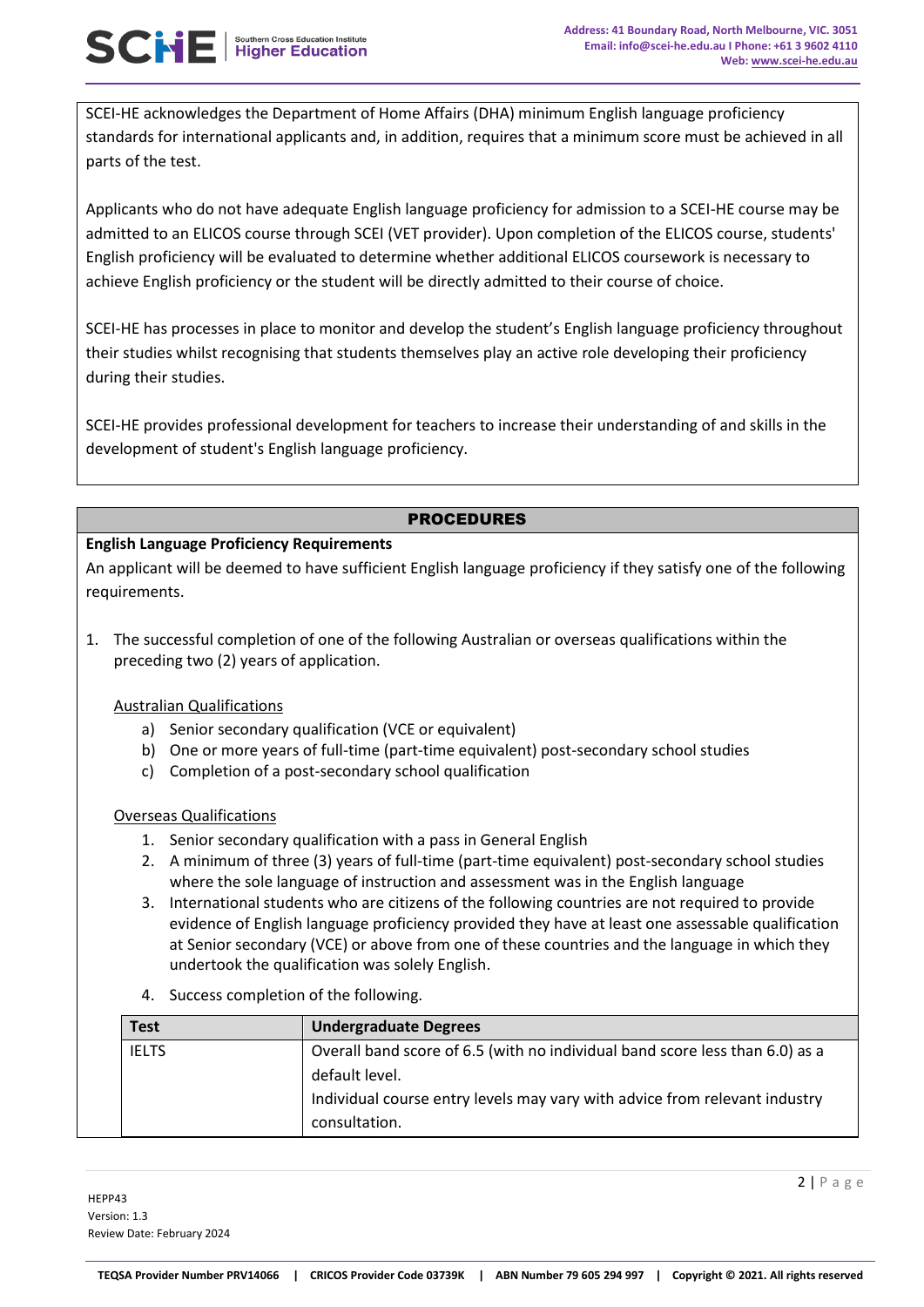| TOEFL (iBT)         | Overall score of at least 87 (no writing score less than 21 and no reading/    |
|---------------------|--------------------------------------------------------------------------------|
|                     | listening/ speaking score less than 19)                                        |
| TOEFL (paper based) | 527 (including a score of 5 or more in the Test of Written English and 54 in   |
|                     | Listening and Reading)                                                         |
| <b>OET</b>          | Pass                                                                           |
| Pearson PTE         | Overall score of at least 64 (with no score less than 60 in each communicative |
|                     | skills section. Individual course entry levels may vary with advice from       |
|                     | relevant industry consultation.                                                |
| Cambridge English   | Post 2015: Overall score of 176 with at least 169 in all sub skills.           |
|                     | Pre 2015: Overall score of 58 with all sub skills at borderline or higher.     |

| <b>Test</b>            | <b>Post Graduate Degrees</b>                                               |
|------------------------|----------------------------------------------------------------------------|
| <b>IELTS</b>           | Score of 7+ overall (with no individual band score less than 6.5)          |
|                        | Individual course entry levels may vary with advice from relevant industry |
|                        | consultation.                                                              |
| TOEFL (iBT)            | Overall score of at least 94+ (no writing score less than 27, no           |
|                        | reading & listening score less than 24 and speaking score less than 24)    |
| TOEFL (paper based)    | 600 + (including a score of 5.0 or more in the Test of Written English)    |
| <b>OET</b>             | Pass                                                                       |
| Pearson PTE (Academic) | Overall score of at least $65 +$ (with no score less than 65 in each       |
|                        | communicative skill section). Individual course entry levels may vary with |
|                        | advice from relevant industry consultation.                                |
| Cambridge English      | 185 + with no skill below 185                                              |

NB: English language requirements for teacher registration in Australian States and Territories may be different from those required for entry into SCEI-HE courses.

### **Verification procedures**

The enrolment officer will verify all English language proficiency test scores via the following means:

- IELTS test scores submitted will be verified on the IELTS Test Report Form verification online service
- TOEFL online score verification service is utilised to verify the applicants submitted report form
- Cambridge English Language Assessment verification services is used to validate applicant's Cambridge English examination results
- The PTE Academic online score reporting system is used to view score reports and listen to applicant's (test takers) personal introductions
- The photo on the Test Reports will be verified with the applicants Passport photo

If an applicant is found to have submitted fraudulent English language proficiency documentation, SCEI-HE reserves the right to dismiss the applicant's application or withdraw a letter of offer for admission to the Institute.

### RELATED DOCUMENTS

HEPP03 Student Complaint and Grievance Policy and Procedure HEPP37 Admissions Policy and Procedure